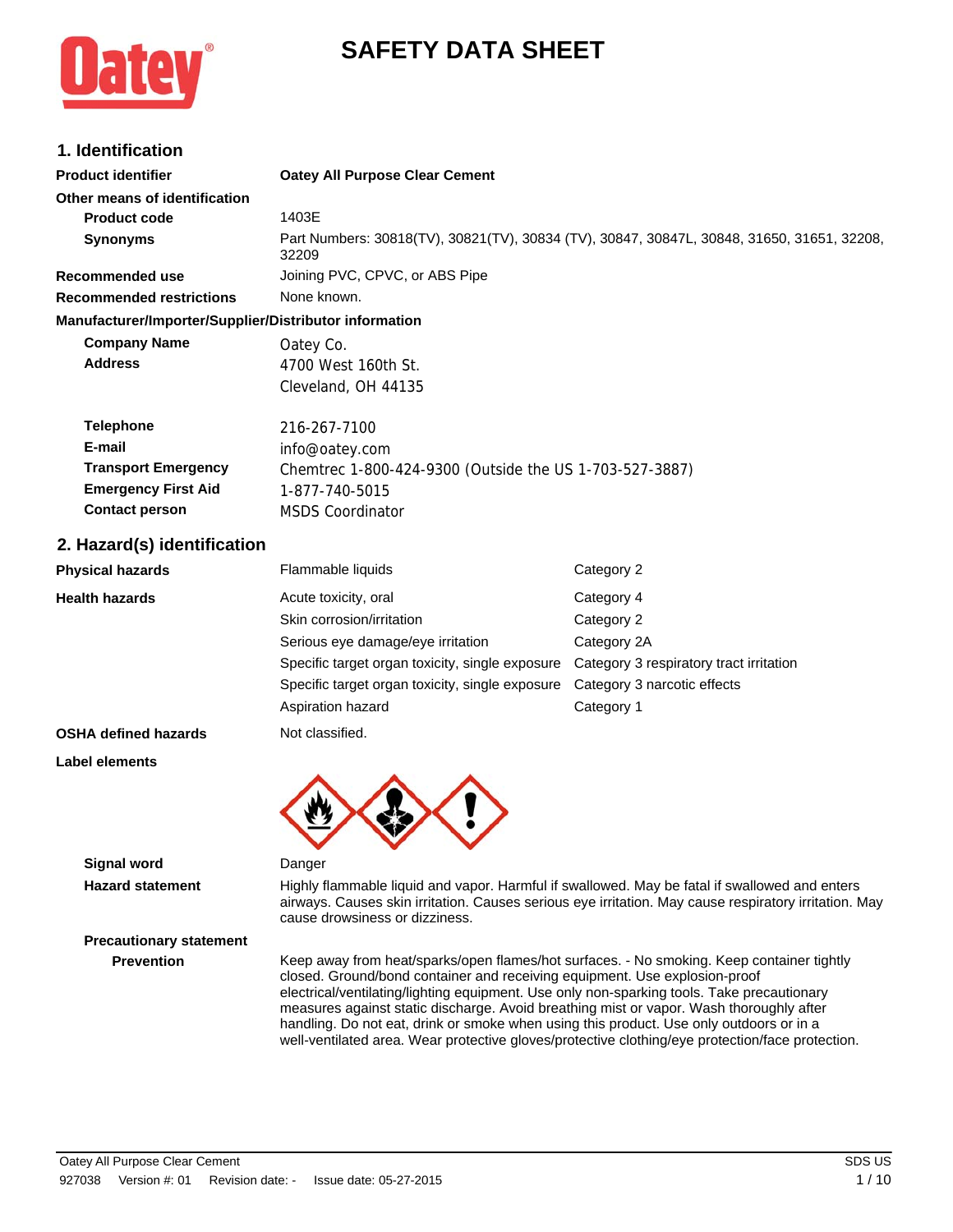| <b>Response</b>                              | If swallowed: Immediately call a poison center/doctor. If on skin (or hair): Take off immediately all<br>contaminated clothing. Rinse skin with water/shower. If inhaled: Remove person to fresh air and<br>keep comfortable for breathing. If in eyes: Rinse cautiously with water for several minutes.<br>Remove contact lenses, if present and easy to do. Continue rinsing. Call a poison center/doctor if<br>you feel unwell. Rinse mouth. Do NOT induce vomiting. If skin irritation occurs: Get medical<br>advice/attention. If eye irritation persists: Get medical advice/attention. Take off contaminated<br>clothing and wash before reuse. In case of fire: Use appropriate media to extinguish. |
|----------------------------------------------|--------------------------------------------------------------------------------------------------------------------------------------------------------------------------------------------------------------------------------------------------------------------------------------------------------------------------------------------------------------------------------------------------------------------------------------------------------------------------------------------------------------------------------------------------------------------------------------------------------------------------------------------------------------------------------------------------------------|
| <b>Storage</b>                               | Store in a well-ventilated place. Keep container tightly closed. Keep cool. Store locked up.                                                                                                                                                                                                                                                                                                                                                                                                                                                                                                                                                                                                                 |
| <b>Disposal</b>                              | Dispose of contents/container in accordance with local/regional/national/international regulations.                                                                                                                                                                                                                                                                                                                                                                                                                                                                                                                                                                                                          |
| Hazard(s) not otherwise<br>classified (HNOC) | Frequent or prolonged contact may defat and dry the skin, leading to discomfort and dermatitis.<br>May form explosive peroxides. Contains a chemical classified by the US EPA as a suspected<br>possible carcinogen.                                                                                                                                                                                                                                                                                                                                                                                                                                                                                         |

## **Supplemental information**

Not applicable.

## **3. Composition/information on ingredients**

**Mixtures**

 $\overline{\phantom{0}}$ 

 $\overline{\phantom{a}}$ 

| <b>Chemical name</b>                       | <b>CAS number</b> | %         |
|--------------------------------------------|-------------------|-----------|
| Furan, Tetrahydro-                         | 109-99-9          | $30 - 45$ |
| Acetone                                    | 67-64-1           | $10 - 20$ |
| Cyclohexanone                              | 108-94-1          | $10 - 20$ |
| Methyl ethyl ketone                        | 78-93-3           | $8 - 18$  |
| Polyvinyl chloride                         | 9002-86-2         | 10.98     |
| Ethene, chloro-homopolymer,<br>chlorinated | 68648-82-8        | $3 - 7$   |
| Silica, amorphous, fumed                   | 112945-52-5       | $1 - 5$   |

\*Designates that a specific chemical identity and/or percentage of composition has been withheld as a trade secret.

### **4. First-aid measures**

**the chemical**

| <b>Inhalation</b>                                                            | Remove victim to fresh air and keep at rest in a position comfortable for breathing. Call a POISON<br>CENTER or doctor/physician if you feel unwell.                                                                                                                                                                                                                                |
|------------------------------------------------------------------------------|-------------------------------------------------------------------------------------------------------------------------------------------------------------------------------------------------------------------------------------------------------------------------------------------------------------------------------------------------------------------------------------|
| <b>Skin contact</b>                                                          | Take off immediately all contaminated clothing. Wash with plenty of soap and water. If skin<br>irritation occurs: Get medical advice/attention.                                                                                                                                                                                                                                     |
| Eye contact                                                                  | Immediately flush eyes with plenty of water for at least 15 minutes. Remove contact lenses, if<br>present and easy to do. Continue rinsing. If eye irritation persists: Get medical advice/attention.                                                                                                                                                                               |
| Ingestion                                                                    | Call a physician or poison control center immediately. Do not induce vomiting. If vomiting occurs,<br>keep head low so that stomach content doesn't get into the lungs. Aspiration may cause<br>pulmonary edema and pneumonitis.                                                                                                                                                    |
| <b>Most important</b><br>symptoms/effects, acute and<br>delayed              | Irritation of nose and throat. Aspiration may cause pulmonary edema and pneumonitis. Severe eye<br>irritation. Symptoms may include stinging, tearing, redness, swelling, and blurred vision. May<br>cause respiratory irritation. Vapors have a narcotic effect and may cause headache, fatigue,<br>dizziness and nausea. Skin irritation. May cause redness and pain.             |
| Indication of immediate<br>medical attention and special<br>treatment needed | Provide general supportive measures and treat symptomatically. Thermal burns: Flush with water<br>immediately. While flushing, remove clothes which do not adhere to affected area. Call an<br>ambulance. Continue flushing during transport to hospital. In case of shortness of breath, give<br>oxygen. Keep victim warm. Keep victim under observation. Symptoms may be delayed. |
| <b>General information</b>                                                   | Take off all contaminated clothing immediately. Ensure that medical personnel are aware of the<br>material(s) involved, and take precautions to protect themselves. Wash contaminated clothing<br>before reuse.                                                                                                                                                                     |
| 5. Fire-fighting measures                                                    |                                                                                                                                                                                                                                                                                                                                                                                     |
| Suitable extinguishing media                                                 | Alcohol resistant foam. Water fog. Dry chemical powder. Carbon dioxide (CO2).                                                                                                                                                                                                                                                                                                       |
| Unsuitable extinguishing<br>media                                            | Do not use water jet as an extinguisher, as this will spread the fire.                                                                                                                                                                                                                                                                                                              |

Vapors may form explosive mixtures with air. Vapors may travel considerable distance to a source of ignition and flash back. During fire, gases hazardous to health may be formed. **Specific hazards arising from**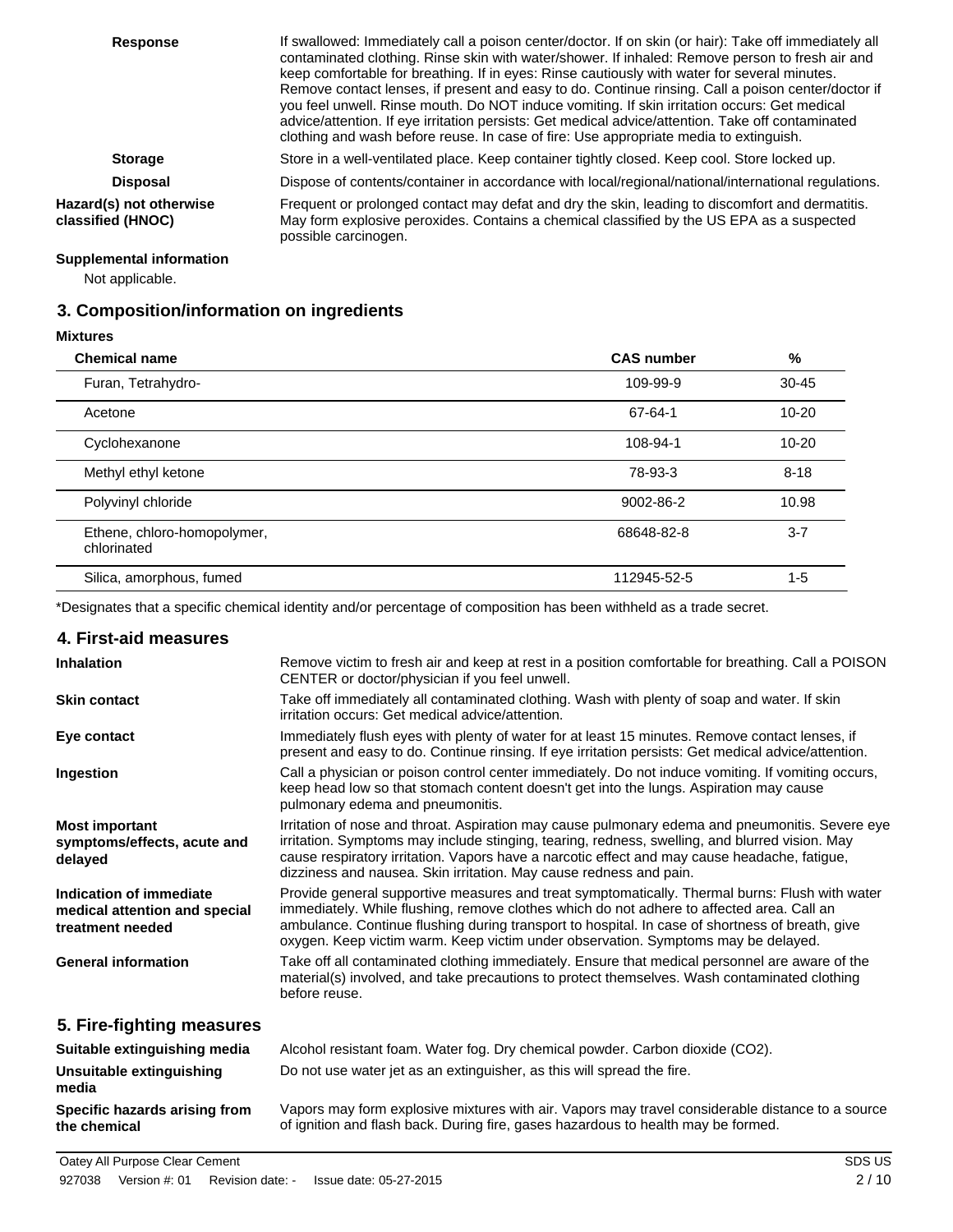| Special protective equipment<br>and precautions for firefighters                 | Self-contained breathing apparatus and full protective clothing must be worn in case of fire.                                                                                                                                                                                                                                                                                                                                                                                                                                                                                                                                                                                                                                                |
|----------------------------------------------------------------------------------|----------------------------------------------------------------------------------------------------------------------------------------------------------------------------------------------------------------------------------------------------------------------------------------------------------------------------------------------------------------------------------------------------------------------------------------------------------------------------------------------------------------------------------------------------------------------------------------------------------------------------------------------------------------------------------------------------------------------------------------------|
| <b>Fire fighting</b><br>equipment/instructions                                   | In case of fire and/or explosion do not breathe fumes. Move containers from fire area if you can do<br>so without risk.                                                                                                                                                                                                                                                                                                                                                                                                                                                                                                                                                                                                                      |
| <b>Specific methods</b>                                                          | Use standard firefighting procedures and consider the hazards of other involved materials.                                                                                                                                                                                                                                                                                                                                                                                                                                                                                                                                                                                                                                                   |
| <b>General fire hazards</b>                                                      | Highly flammable liquid and vapor. This product contains tetrahydrofuran that may form explosive<br>organic peroxide when exposed to air or light or with age.                                                                                                                                                                                                                                                                                                                                                                                                                                                                                                                                                                               |
| 6. Accidental release measures                                                   |                                                                                                                                                                                                                                                                                                                                                                                                                                                                                                                                                                                                                                                                                                                                              |
| <b>Personal precautions,</b><br>protective equipment and<br>emergency procedures | Keep unnecessary personnel away. Keep people away from and upwind of spill/leak. Keep out of<br>low areas. Eliminate all ignition sources (no smoking, flares, sparks, or flames in immediate area).<br>Wear appropriate protective equipment and clothing during clean-up. Avoid breathing mist or<br>vapor. Do not touch damaged containers or spilled material unless wearing appropriate protective<br>clothing. Ventilate closed spaces before entering them. Local authorities should be advised if<br>significant spillages cannot be contained. For personal protection, see section 8 of the SDS.                                                                                                                                   |
| <b>Methods and materials for</b><br>containment and cleaning up                  | Eliminate all ignition sources (no smoking, flares, sparks, or flames in immediate area). Take<br>precautionary measures against static discharge. Use only non-sparking tools. Keep combustibles<br>(wood, paper, oil, etc.) away from spilled material. This product is miscible in water.                                                                                                                                                                                                                                                                                                                                                                                                                                                 |
|                                                                                  | Large Spills: Stop the flow of material, if this is without risk. Use water spray to reduce vapors or<br>divert vapor cloud drift. Dike the spilled material, where this is possible. Cover with plastic sheet to<br>prevent spreading. Use a non-combustible material like vermiculite, sand or earth to soak up the<br>product and place into a container for later disposal. Prevent entry into waterways, sewer,<br>basements or confined areas. Following product recovery, flush area with water.                                                                                                                                                                                                                                      |
|                                                                                  | Small Spills: Absorb with earth, sand or other non-combustible material and transfer to containers<br>for later disposal. Wipe up with absorbent material (e.g. cloth, fleece). Clean surface thoroughly to<br>remove residual contamination.                                                                                                                                                                                                                                                                                                                                                                                                                                                                                                |
|                                                                                  | Never return spills to original containers for re-use. For waste disposal, see section 13 of the SDS.                                                                                                                                                                                                                                                                                                                                                                                                                                                                                                                                                                                                                                        |
| <b>Environmental precautions</b>                                                 | Avoid discharge into drains, water courses or onto the ground.                                                                                                                                                                                                                                                                                                                                                                                                                                                                                                                                                                                                                                                                               |
| 7. Handling and storage                                                          |                                                                                                                                                                                                                                                                                                                                                                                                                                                                                                                                                                                                                                                                                                                                              |
| <b>Precautions for safe handling</b>                                             | Vapors may form explosive mixtures with air. Do not handle, store or open near an open flame,<br>sources of heat or sources of ignition. Protect material from direct sunlight. Explosion-proof<br>general and local exhaust ventilation. Take precautionary measures against static discharges. All<br>equipment used when handling the product must be grounded. Use non-sparking tools and<br>explosion-proof equipment. Avoid breathing mist or vapor. Avoid contact with eyes, skin, and<br>clothing. Avoid prolonged exposure. Do not taste or swallow. When using, do not eat, drink or<br>smoke. Wear appropriate personal protective equipment. Wash hands thoroughly after handling.<br>Observe good industrial hygiene practices. |
| Conditions for safe storage,<br>including any incompatibilities                  | Store locked up. Keep away from heat, sparks and open flame. Prevent electrostatic charge<br>build-up by using common bonding and grounding techniques. Store in a cool, dry place out of<br>direct sunlight. Store in original tightly closed container. Store in a well-ventilated place. Store<br>away from incompatible materials (see Section 10 of the SDS).                                                                                                                                                                                                                                                                                                                                                                           |

## **8. Exposure controls/personal protection**

## **Occupational exposure limits**

**US. OSHA Specifically Regulated Substances (29 CFR 1910.1001-1050)**

| <b>Components</b>                                                 | <b>Type</b> | <b>Value</b>                |
|-------------------------------------------------------------------|-------------|-----------------------------|
| Polyvinyl chloride (CAS<br>$9002 - 86 - 2$                        | <b>STEL</b> | 5 ppm                       |
|                                                                   | <b>TWA</b>  | 1 ppm                       |
| US. OSHA Table Z-1 Limits for Air Contaminants (29 CFR 1910.1000) |             |                             |
| <b>Components</b>                                                 | <b>Type</b> | <b>Form</b><br><b>Value</b> |
| Acetone (CAS 67-64-1)                                             | <b>PEL</b>  | 2400 mg/m3                  |
|                                                                   |             | $1000$ ppm                  |
| Cyclohexanone (CAS<br>$108 - 94 - 1$                              | <b>PEL</b>  | 200 mg/m3                   |
|                                                                   |             | 50 ppm                      |
| Furan, Tetrahydro- (CAS<br>$109 - 99 - 9)$                        | <b>PEL</b>  | 590 mg/m3                   |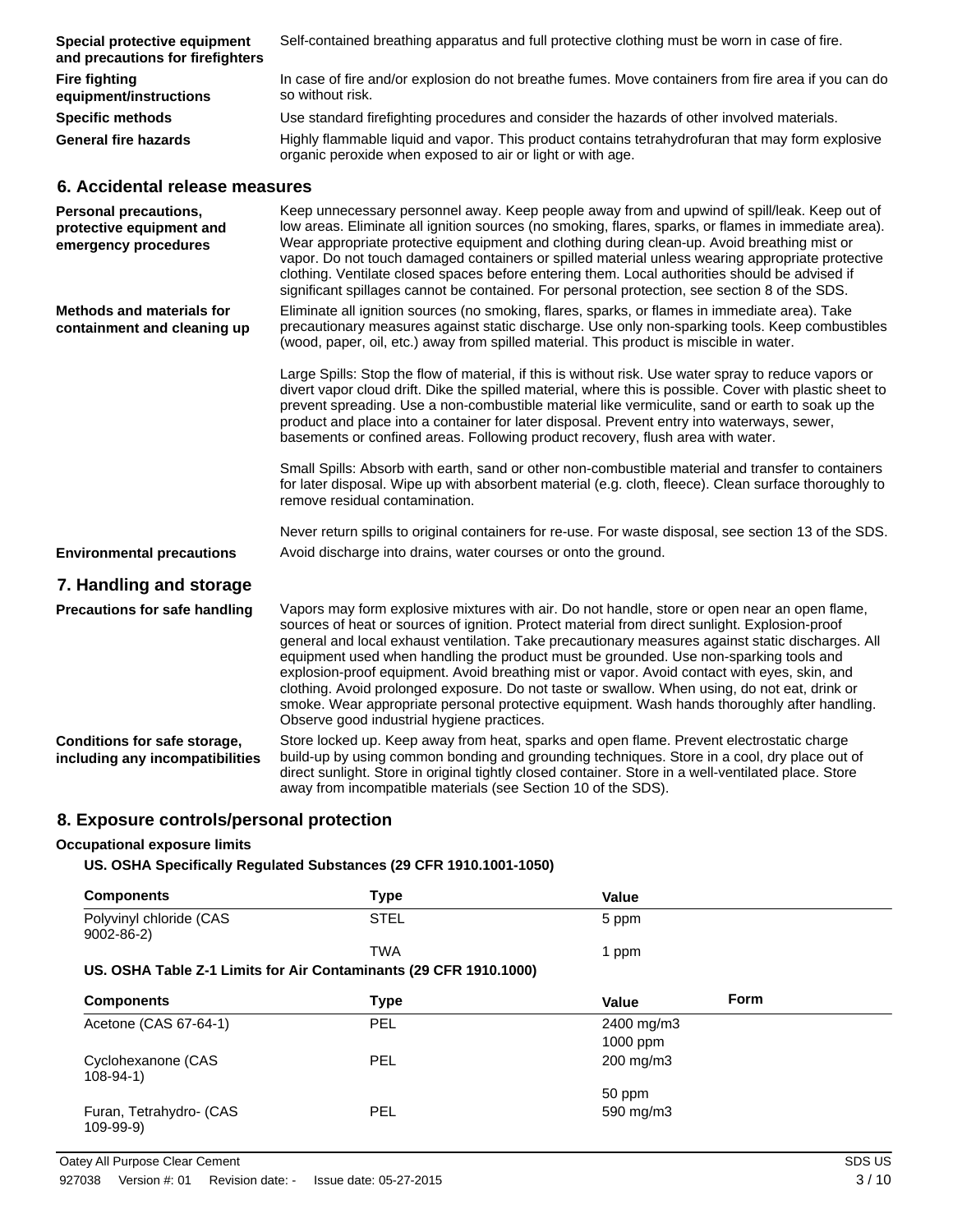## **US. OSHA Table Z-1 Limits for Air Contaminants (29 CFR 1910.1000)**

| <b>Components</b>                             | <b>Type</b> |                    |                 | Value                   | Form                 |
|-----------------------------------------------|-------------|--------------------|-----------------|-------------------------|----------------------|
|                                               |             |                    |                 | 200 ppm                 |                      |
| Methyl ethyl ketone (CAS                      | PEL         |                    |                 | 590 mg/m3               |                      |
| 78-93-3)                                      |             |                    |                 |                         |                      |
| Polyvinyl chloride (CAS                       | PEL         |                    |                 | 200 ppm<br>$5$ mg/m $3$ | Respirable fraction. |
| $9002 - 86 - 2$                               |             |                    |                 |                         |                      |
|                                               |             |                    |                 | 15 mg/m3                | Total dust.          |
| US. OSHA Table Z-3 (29 CFR 1910.1000)         |             |                    |                 |                         |                      |
| <b>Components</b>                             | <b>Type</b> |                    |                 | Value                   |                      |
| Silica, amorphous, fumed                      | <b>TWA</b>  |                    |                 | $0.8$ mg/m $3$          |                      |
| (CAS 112945-52-5)                             |             |                    |                 |                         |                      |
|                                               |             |                    |                 | 20 mppcf                |                      |
| <b>US. ACGIH Threshold Limit Values</b>       |             |                    |                 |                         |                      |
| <b>Components</b>                             | <b>Type</b> |                    |                 | Value                   | Form                 |
| Acetone (CAS 67-64-1)                         | <b>STEL</b> |                    |                 | 750 ppm                 |                      |
|                                               | <b>TWA</b>  |                    |                 | 500 ppm                 |                      |
| Cyclohexanone (CAS<br>$108 - 94 - 1$          | <b>STEL</b> |                    |                 | 50 ppm                  |                      |
|                                               | <b>TWA</b>  |                    |                 | 20 ppm                  |                      |
| Furan, Tetrahydro- (CAS                       | <b>STEL</b> |                    |                 | 100 ppm                 |                      |
| 109-99-9)                                     |             |                    |                 |                         |                      |
|                                               | <b>TWA</b>  |                    |                 | 50 ppm                  |                      |
| Methyl ethyl ketone (CAS<br>$78-93-3)$        | <b>STEL</b> |                    |                 | 300 ppm                 |                      |
|                                               | <b>TWA</b>  |                    |                 | 200 ppm                 |                      |
| Polyvinyl chloride (CAS<br>$9002 - 86 - 2$    | <b>TWA</b>  |                    |                 | 1 $mg/m3$               | Respirable fraction. |
| US. NIOSH: Pocket Guide to Chemical Hazards   |             |                    |                 |                         |                      |
| <b>Components</b>                             | <b>Type</b> |                    |                 | Value                   |                      |
| Acetone (CAS 67-64-1)                         | <b>TWA</b>  |                    |                 | 590 mg/m3               |                      |
|                                               |             |                    |                 | 250 ppm                 |                      |
| Cyclohexanone (CAS<br>$108 - 94 - 1$          | <b>TWA</b>  |                    |                 | 100 mg/m3               |                      |
|                                               |             |                    |                 | 25 ppm                  |                      |
| Furan, Tetrahydro- (CAS                       | <b>STEL</b> |                    |                 | 735 mg/m3               |                      |
| 109-99-9)                                     |             |                    |                 | 250 ppm                 |                      |
|                                               | <b>TWA</b>  |                    |                 | 590 mg/m3               |                      |
|                                               |             |                    |                 | 200 ppm                 |                      |
| Methyl ethyl ketone (CAS                      | <b>STEL</b> |                    |                 | 885 mg/m3               |                      |
| 78-93-3)                                      |             |                    |                 | 300 ppm                 |                      |
|                                               | <b>TWA</b>  |                    |                 | 590 mg/m3               |                      |
|                                               |             |                    |                 | 200 ppm                 |                      |
| Silica, amorphous, fumed<br>(CAS 112945-52-5) | <b>TWA</b>  |                    |                 | $6$ mg/m $3$            |                      |
| <b>Biological limit values</b>                |             |                    |                 |                         |                      |
| <b>ACGIH Biological Exposure Indices</b>      |             |                    |                 |                         |                      |
|                                               |             | <b>Determinant</b> | <b>Specimen</b> | <b>Sampling Time</b>    |                      |
| <b>Components</b>                             | Value       |                    |                 |                         |                      |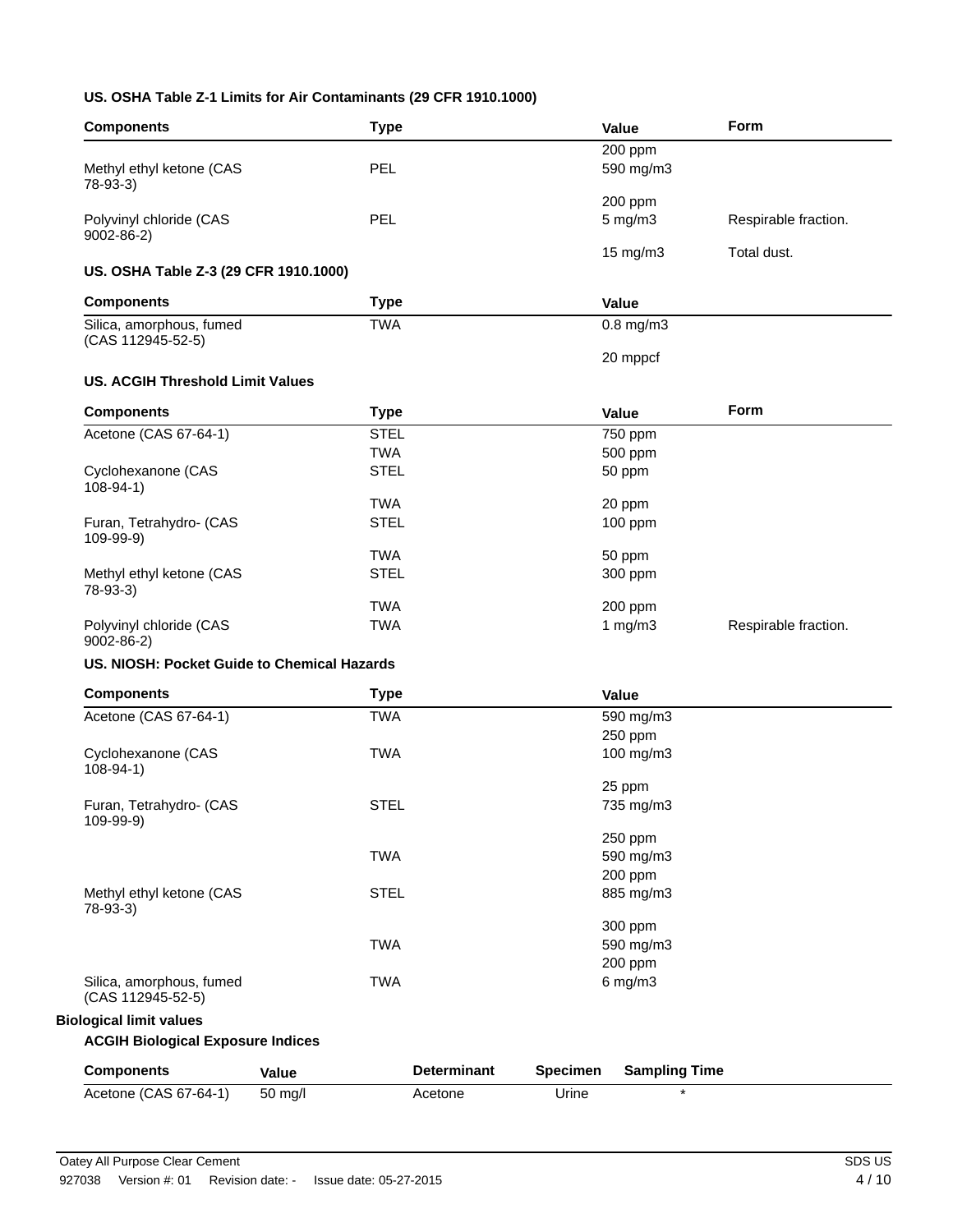## **ACGIH Biological Exposure Indices**

| <b>Components</b>                                                                                                | <b>Value</b>                                                   | <b>Determinant</b>                          | <b>Specimen</b>                                                        | <b>Sampling Time</b>                                                                                                                                                                                                                                                                                                                                                                          |
|------------------------------------------------------------------------------------------------------------------|----------------------------------------------------------------|---------------------------------------------|------------------------------------------------------------------------|-----------------------------------------------------------------------------------------------------------------------------------------------------------------------------------------------------------------------------------------------------------------------------------------------------------------------------------------------------------------------------------------------|
| Cyclohexanone (CAS<br>$108 - 94 - 1$                                                                             | 80 mg/l                                                        | 1,2-Cyclohexan<br>ediol, with<br>hydrolysis | Urine                                                                  |                                                                                                                                                                                                                                                                                                                                                                                               |
|                                                                                                                  | 8 mg/l                                                         | Cyclohexanol,<br>with hydrolysis            | Urine                                                                  |                                                                                                                                                                                                                                                                                                                                                                                               |
| Furan, Tetrahydro- (CAS<br>109-99-9)                                                                             | $2 \text{ mg/l}$                                               | Tetrahydrofura<br>n                         | Urine                                                                  |                                                                                                                                                                                                                                                                                                                                                                                               |
| Methyl ethyl ketone (CAS<br>$78-93-3$                                                                            | $2$ mg/l                                                       | <b>MEK</b>                                  | Urine                                                                  |                                                                                                                                                                                                                                                                                                                                                                                               |
| * - For sampling details, please see the source document.                                                        |                                                                |                                             |                                                                        |                                                                                                                                                                                                                                                                                                                                                                                               |
| <b>Exposure guidelines</b>                                                                                       |                                                                |                                             |                                                                        |                                                                                                                                                                                                                                                                                                                                                                                               |
| US - California OELs: Skin designation                                                                           |                                                                |                                             |                                                                        |                                                                                                                                                                                                                                                                                                                                                                                               |
| Cyclohexanone (CAS 108-94-1)                                                                                     |                                                                |                                             | Can be absorbed through the skin.                                      |                                                                                                                                                                                                                                                                                                                                                                                               |
| US - Minnesota Haz Subs: Skin designation applies                                                                |                                                                |                                             |                                                                        |                                                                                                                                                                                                                                                                                                                                                                                               |
| Cyclohexanone (CAS 108-94-1)<br>US - Tennessee OELs: Skin designation                                            |                                                                |                                             | Skin designation applies.                                              |                                                                                                                                                                                                                                                                                                                                                                                               |
| Cyclohexanone (CAS 108-94-1)<br>US ACGIH Threshold Limit Values: Skin designation                                |                                                                |                                             | Can be absorbed through the skin.                                      |                                                                                                                                                                                                                                                                                                                                                                                               |
| Cyclohexanone (CAS 108-94-1)<br>Furan, Tetrahydro- (CAS 109-99-9)<br>US. NIOSH: Pocket Guide to Chemical Hazards |                                                                |                                             | Can be absorbed through the skin.<br>Can be absorbed through the skin. |                                                                                                                                                                                                                                                                                                                                                                                               |
| Cyclohexanone (CAS 108-94-1)                                                                                     |                                                                |                                             | Can be absorbed through the skin.                                      |                                                                                                                                                                                                                                                                                                                                                                                               |
| Appropriate engineering                                                                                          |                                                                |                                             |                                                                        | Explosion-proof general and local exhaust ventilation. Good general ventilation (typically 10 air                                                                                                                                                                                                                                                                                             |
| controls                                                                                                         | shower must be available when handling this product.           |                                             |                                                                        | changes per hour) should be used. Ventilation rates should be matched to conditions. If<br>applicable, use process enclosures, local exhaust ventilation, or other engineering controls to<br>maintain airborne levels below recommended exposure limits. If exposure limits have not been<br>established, maintain airborne levels to an acceptable level. Eye wash facilities and emergency |
| Individual protection measures, such as personal protective equipment                                            |                                                                |                                             |                                                                        |                                                                                                                                                                                                                                                                                                                                                                                               |
| <b>Eye/face protection</b>                                                                                       |                                                                |                                             |                                                                        | Face shield is recommended. Wear safety glasses with side shields (or goggles).                                                                                                                                                                                                                                                                                                               |
| <b>Skin protection</b>                                                                                           |                                                                |                                             |                                                                        |                                                                                                                                                                                                                                                                                                                                                                                               |
| <b>Hand protection</b>                                                                                           | Wear appropriate chemical resistant gloves.                    |                                             |                                                                        |                                                                                                                                                                                                                                                                                                                                                                                               |
| Other                                                                                                            | Wear appropriate chemical resistant clothing.                  |                                             |                                                                        |                                                                                                                                                                                                                                                                                                                                                                                               |
| <b>Respiratory protection</b>                                                                                    | been established), an approved respirator must be worn.        |                                             |                                                                        | If engineering controls do not maintain airborne concentrations below recommended exposure<br>limits (where applicable) or to an acceptable level (in countries where exposure limits have not                                                                                                                                                                                                |
| <b>Thermal hazards</b>                                                                                           | Wear appropriate thermal protective clothing, when necessary.  |                                             |                                                                        |                                                                                                                                                                                                                                                                                                                                                                                               |
| <b>General hygiene</b><br>considerations                                                                         | work clothing and protective equipment to remove contaminants. |                                             |                                                                        | When using, do not eat, drink or smoke. Always observe good personal hygiene measures, such<br>as washing after handling the material and before eating, drinking, and/or smoking. Routinely wash                                                                                                                                                                                             |

## **9. Physical and chemical properties**

## **Appearance**

| <b>Physical state</b>                      | Liquid.                          |
|--------------------------------------------|----------------------------------|
| <b>Form</b>                                | Liquid.                          |
| Color                                      | Clear. Milky.                    |
| Odor                                       | Solvent.                         |
| <b>Odor threshold</b>                      | Not available.                   |
| рH                                         | Not available.                   |
| Melting point/freezing point               | Not available.                   |
| Initial boiling point and boiling<br>range | 151 °F (66.11 °C)                |
| <b>Flash point</b>                         | 14.0 - 23.0 °F (-10.0 - -5.0 °C) |
| <b>Evaporation rate</b>                    | $5.5 - 8$                        |
|                                            |                                  |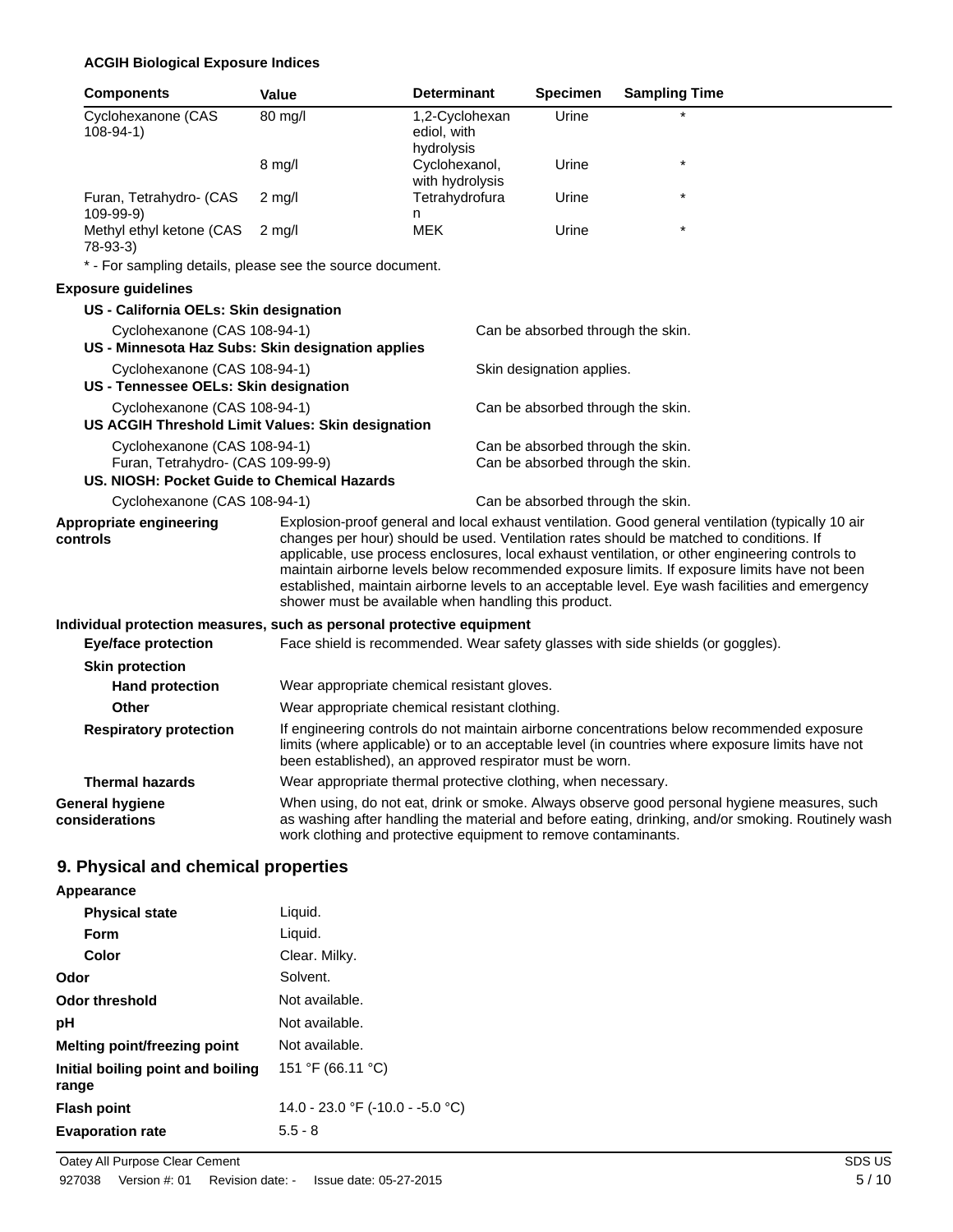| Flammability (solid, gas)                         | Not available.            |
|---------------------------------------------------|---------------------------|
| Upper/lower flammability or explosive limits      |                           |
| <b>Flammability limit - lower</b><br>$(\%)$       | 1.8                       |
| <b>Flammability limit - upper</b><br>$(\%)$       | 11.8                      |
| Explosive limit - lower (%)                       | Not available.            |
| Explosive limit - upper (%)                       | Not available.            |
| Vapor pressure                                    | 145 mm Hg @ 20 C          |
| Vapor density                                     | 2.5                       |
| <b>Relative density</b>                           | $0.94 + 0.02$             |
| Solubility(ies)                                   |                           |
| Solubility (water)                                | Negligible                |
| <b>Partition coefficient</b><br>(n-octanol/water) | Not available.            |
| <b>Auto-ignition temperature</b>                  | Not available.            |
| <b>Decomposition temperature</b>                  | Not available.            |
| <b>Viscosity</b>                                  | Not available.            |
| <b>Other information</b>                          |                           |
| <b>Bulk density</b>                               | 7.8 lb/gal                |
| VOC (Weight %)                                    | 380 g/l SCAQMD 1168/M316A |

## **10. Stability and reactivity**

| <b>Reactivity</b>                            | The product is stable and non-reactive under normal conditions of use, storage and transport.                                                     |
|----------------------------------------------|---------------------------------------------------------------------------------------------------------------------------------------------------|
| <b>Chemical stability</b>                    | Material is stable under normal conditions.                                                                                                       |
| <b>Possibility of hazardous</b><br>reactions | No dangerous reaction known under conditions of normal use.                                                                                       |
| <b>Conditions to avoid</b>                   | Avoid heat, sparks, open flames and other ignition sources. Avoid temperatures exceeding the<br>flash point. Contact with incompatible materials. |
| Incompatible materials                       | Acids. Strong oxidizing agents. Ammonia. Amines. Isocyanates. Caustics.                                                                           |
| <b>Hazardous decomposition</b><br>products   | No hazardous decomposition products are known.                                                                                                    |

## **11. Toxicological information**

## **Information on likely routes of exposure**

| <b>Inhalation</b>                                                                  | May be fatal if swallowed and enters airways. Headache. Nausea, vomiting. May cause irritation<br>to the respiratory system. Vapors have a narcotic effect and may cause headache, fatigue,<br>dizziness and nausea. Prolonged inhalation may be harmful.                                                                                                               |
|------------------------------------------------------------------------------------|-------------------------------------------------------------------------------------------------------------------------------------------------------------------------------------------------------------------------------------------------------------------------------------------------------------------------------------------------------------------------|
| <b>Skin contact</b>                                                                | Causes skin irritation.                                                                                                                                                                                                                                                                                                                                                 |
| Eye contact                                                                        | Causes serious eye irritation.                                                                                                                                                                                                                                                                                                                                          |
| Ingestion                                                                          | May be fatal if swallowed and enters airways. Harmful if swallowed. Harmful if swallowed. Droplets<br>of the product aspirated into the lungs through ingestion or vomiting may cause a serious<br>chemical pneumonia.                                                                                                                                                  |
| Symptoms related to the<br>physical, chemical and<br>toxicological characteristics | Irritation of nose and throat. Aspiration may cause pulmonary edema and pneumonitis. Severe<br>eye irritation. Symptoms may include stinging, tearing, redness, swelling, and blurred vision. May<br>cause respiratory irritation. Skin irritation. May cause redness and pain. Symptoms of<br>overexposure may be headache, dizziness, tiredness, nausea and vomiting. |

## **Information on toxicological effects**

| <b>Acute toxicity</b> | May be fatal if swallowed and enters airways. Narcotic effects. May cause respiratory irritation. |                     |  |
|-----------------------|---------------------------------------------------------------------------------------------------|---------------------|--|
| <b>Components</b>     | <b>Species</b>                                                                                    | <b>Test Results</b> |  |
| Acetone (CAS 67-64-1) |                                                                                                   |                     |  |
| Acute                 |                                                                                                   |                     |  |
| Dermal                |                                                                                                   |                     |  |
| LD50                  | Rabbit                                                                                            | 20 ml/kg            |  |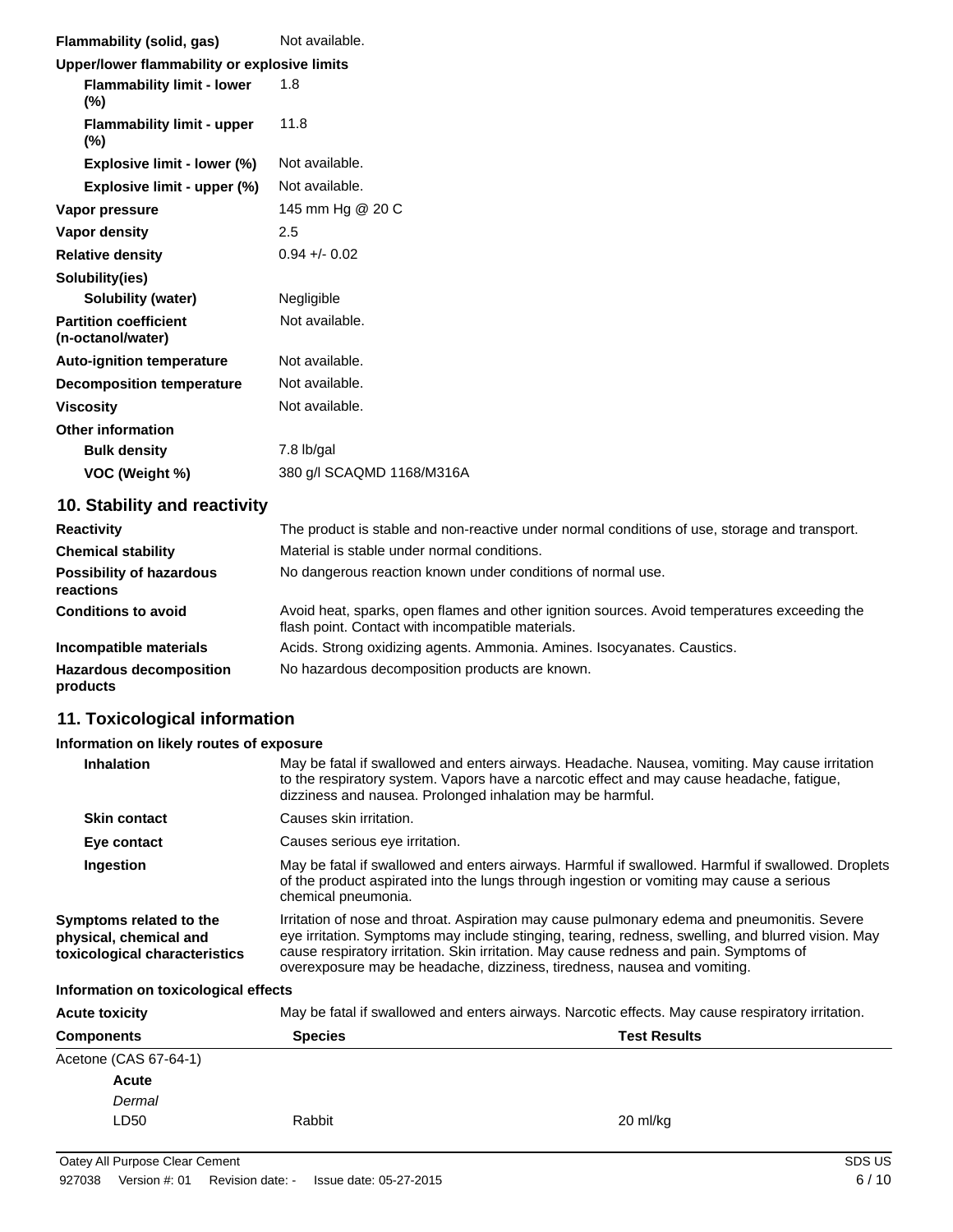| <b>Components</b>                                                                                                | <b>Species</b>                                                                                                                                                                                                                                                                                                                                                                                                                                                                                                                                                                                                                                                                                                                                         |        | <b>Test Results</b>                                                                                                                                               |
|------------------------------------------------------------------------------------------------------------------|--------------------------------------------------------------------------------------------------------------------------------------------------------------------------------------------------------------------------------------------------------------------------------------------------------------------------------------------------------------------------------------------------------------------------------------------------------------------------------------------------------------------------------------------------------------------------------------------------------------------------------------------------------------------------------------------------------------------------------------------------------|--------|-------------------------------------------------------------------------------------------------------------------------------------------------------------------|
| Inhalation                                                                                                       |                                                                                                                                                                                                                                                                                                                                                                                                                                                                                                                                                                                                                                                                                                                                                        |        |                                                                                                                                                                   |
| <b>LC50</b>                                                                                                      | Rat                                                                                                                                                                                                                                                                                                                                                                                                                                                                                                                                                                                                                                                                                                                                                    |        | 50 mg/l, 8 Hours                                                                                                                                                  |
| Oral                                                                                                             |                                                                                                                                                                                                                                                                                                                                                                                                                                                                                                                                                                                                                                                                                                                                                        |        |                                                                                                                                                                   |
| LD50                                                                                                             | Rat                                                                                                                                                                                                                                                                                                                                                                                                                                                                                                                                                                                                                                                                                                                                                    |        | 5800 mg/kg                                                                                                                                                        |
| Cyclohexanone (CAS 108-94-1)                                                                                     |                                                                                                                                                                                                                                                                                                                                                                                                                                                                                                                                                                                                                                                                                                                                                        |        |                                                                                                                                                                   |
| <b>Acute</b>                                                                                                     |                                                                                                                                                                                                                                                                                                                                                                                                                                                                                                                                                                                                                                                                                                                                                        |        |                                                                                                                                                                   |
| Dermal                                                                                                           |                                                                                                                                                                                                                                                                                                                                                                                                                                                                                                                                                                                                                                                                                                                                                        |        |                                                                                                                                                                   |
| LD50                                                                                                             | Rabbit                                                                                                                                                                                                                                                                                                                                                                                                                                                                                                                                                                                                                                                                                                                                                 |        | 948 mg/kg                                                                                                                                                         |
| Inhalation                                                                                                       |                                                                                                                                                                                                                                                                                                                                                                                                                                                                                                                                                                                                                                                                                                                                                        |        |                                                                                                                                                                   |
| <b>LC50</b>                                                                                                      | Rat                                                                                                                                                                                                                                                                                                                                                                                                                                                                                                                                                                                                                                                                                                                                                    |        | 8000 ppm, 4 hours                                                                                                                                                 |
| Oral                                                                                                             |                                                                                                                                                                                                                                                                                                                                                                                                                                                                                                                                                                                                                                                                                                                                                        |        |                                                                                                                                                                   |
| LD50                                                                                                             | Rat                                                                                                                                                                                                                                                                                                                                                                                                                                                                                                                                                                                                                                                                                                                                                    |        | 1540 mg/kg                                                                                                                                                        |
|                                                                                                                  | * Estimates for product may be based on additional component data not shown.                                                                                                                                                                                                                                                                                                                                                                                                                                                                                                                                                                                                                                                                           |        |                                                                                                                                                                   |
| <b>Skin corrosion/irritation</b>                                                                                 | Causes skin irritation.                                                                                                                                                                                                                                                                                                                                                                                                                                                                                                                                                                                                                                                                                                                                |        |                                                                                                                                                                   |
| Serious eye damage/eye<br>irritation                                                                             | Causes serious eye irritation.                                                                                                                                                                                                                                                                                                                                                                                                                                                                                                                                                                                                                                                                                                                         |        |                                                                                                                                                                   |
| Respiratory or skin sensitization                                                                                |                                                                                                                                                                                                                                                                                                                                                                                                                                                                                                                                                                                                                                                                                                                                                        |        |                                                                                                                                                                   |
| <b>Respiratory sensitization</b>                                                                                 | Not available.                                                                                                                                                                                                                                                                                                                                                                                                                                                                                                                                                                                                                                                                                                                                         |        |                                                                                                                                                                   |
| <b>Skin sensitization</b>                                                                                        | This product is not expected to cause skin sensitization.                                                                                                                                                                                                                                                                                                                                                                                                                                                                                                                                                                                                                                                                                              |        |                                                                                                                                                                   |
| Germ cell mutagenicity                                                                                           | No data available to indicate product or any components present at greater than 0.1% are<br>mutagenic or genotoxic.                                                                                                                                                                                                                                                                                                                                                                                                                                                                                                                                                                                                                                    |        |                                                                                                                                                                   |
| Carcinogenicity                                                                                                  | In 2012 USEPA Integrated Risk Information System (IRIS) reviewed a two species inhalation<br>lifetime study on THF conducted by NTP (1998). Male rats developed renal tumors and female<br>mice developed liver tumors while neither the female rats nor the male mice showed similar<br>results. Because the carcinogenic mechanisms could not be identified clearly in either species for<br>either tumor, the EPA determined that the male rat and female mouse findings are relevant to the<br>assessment of carcinogenic potential in humans. Therefore, the IRIS review concludes that these<br>data in aggregate indicate that there is "suggestive evidence of carcinogenic potential" following<br>exposure to THF by all routes of exposure. |        |                                                                                                                                                                   |
|                                                                                                                  | IARC Monographs. Overall Evaluation of Carcinogenicity                                                                                                                                                                                                                                                                                                                                                                                                                                                                                                                                                                                                                                                                                                 |        |                                                                                                                                                                   |
| Cyclohexanone (CAS 108-94-1)<br>Polyvinyl chloride (CAS 9002-86-2)<br>Silica, amorphous, fumed (CAS 112945-52-5) | OSHA Specifically Regulated Substances (29 CFR 1910.1001-1050)                                                                                                                                                                                                                                                                                                                                                                                                                                                                                                                                                                                                                                                                                         |        | 3 Not classifiable as to carcinogenicity to humans.<br>3 Not classifiable as to carcinogenicity to humans.<br>3 Not classifiable as to carcinogenicity to humans. |
| Polyvinyl chloride (CAS 9002-86-2)                                                                               |                                                                                                                                                                                                                                                                                                                                                                                                                                                                                                                                                                                                                                                                                                                                                        | Cancer |                                                                                                                                                                   |
| <b>Reproductive toxicity</b>                                                                                     | This product is not expected to cause reproductive or developmental effects.                                                                                                                                                                                                                                                                                                                                                                                                                                                                                                                                                                                                                                                                           |        |                                                                                                                                                                   |
| Specific target organ toxicity -<br>single exposure                                                              | Narcotic effects. May cause drowsiness and dizziness. Respiratory tract irritation.                                                                                                                                                                                                                                                                                                                                                                                                                                                                                                                                                                                                                                                                    |        |                                                                                                                                                                   |
| Specific target organ toxicity -<br>repeated exposure                                                            | Not classified.                                                                                                                                                                                                                                                                                                                                                                                                                                                                                                                                                                                                                                                                                                                                        |        |                                                                                                                                                                   |
| <b>Aspiration hazard</b>                                                                                         | May be fatal if swallowed and enters airways.                                                                                                                                                                                                                                                                                                                                                                                                                                                                                                                                                                                                                                                                                                          |        |                                                                                                                                                                   |
| <b>Chronic effects</b>                                                                                           | Prolonged inhalation may be harmful.                                                                                                                                                                                                                                                                                                                                                                                                                                                                                                                                                                                                                                                                                                                   |        |                                                                                                                                                                   |
| 12. Ecological information                                                                                       |                                                                                                                                                                                                                                                                                                                                                                                                                                                                                                                                                                                                                                                                                                                                                        |        |                                                                                                                                                                   |
| <b>Ecotoxicity</b>                                                                                               | The product is not classified as environmentally hazardous. However, this does not exclude the<br>possibility that large or frequent spills can have a harmful or damaging effect on the environment.                                                                                                                                                                                                                                                                                                                                                                                                                                                                                                                                                  |        |                                                                                                                                                                   |
| <b>Components</b>                                                                                                | <b>Species</b>                                                                                                                                                                                                                                                                                                                                                                                                                                                                                                                                                                                                                                                                                                                                         |        | <b>Test Results</b>                                                                                                                                               |
| Acetone (CAS 67-64-1)                                                                                            |                                                                                                                                                                                                                                                                                                                                                                                                                                                                                                                                                                                                                                                                                                                                                        |        |                                                                                                                                                                   |
| <b>Aquatic</b>                                                                                                   |                                                                                                                                                                                                                                                                                                                                                                                                                                                                                                                                                                                                                                                                                                                                                        |        |                                                                                                                                                                   |
| Fish                                                                                                             | <b>LC50</b>                                                                                                                                                                                                                                                                                                                                                                                                                                                                                                                                                                                                                                                                                                                                            |        | Fathead minnow (Pimephales promelas) > 100 mg/l, 96 hours                                                                                                         |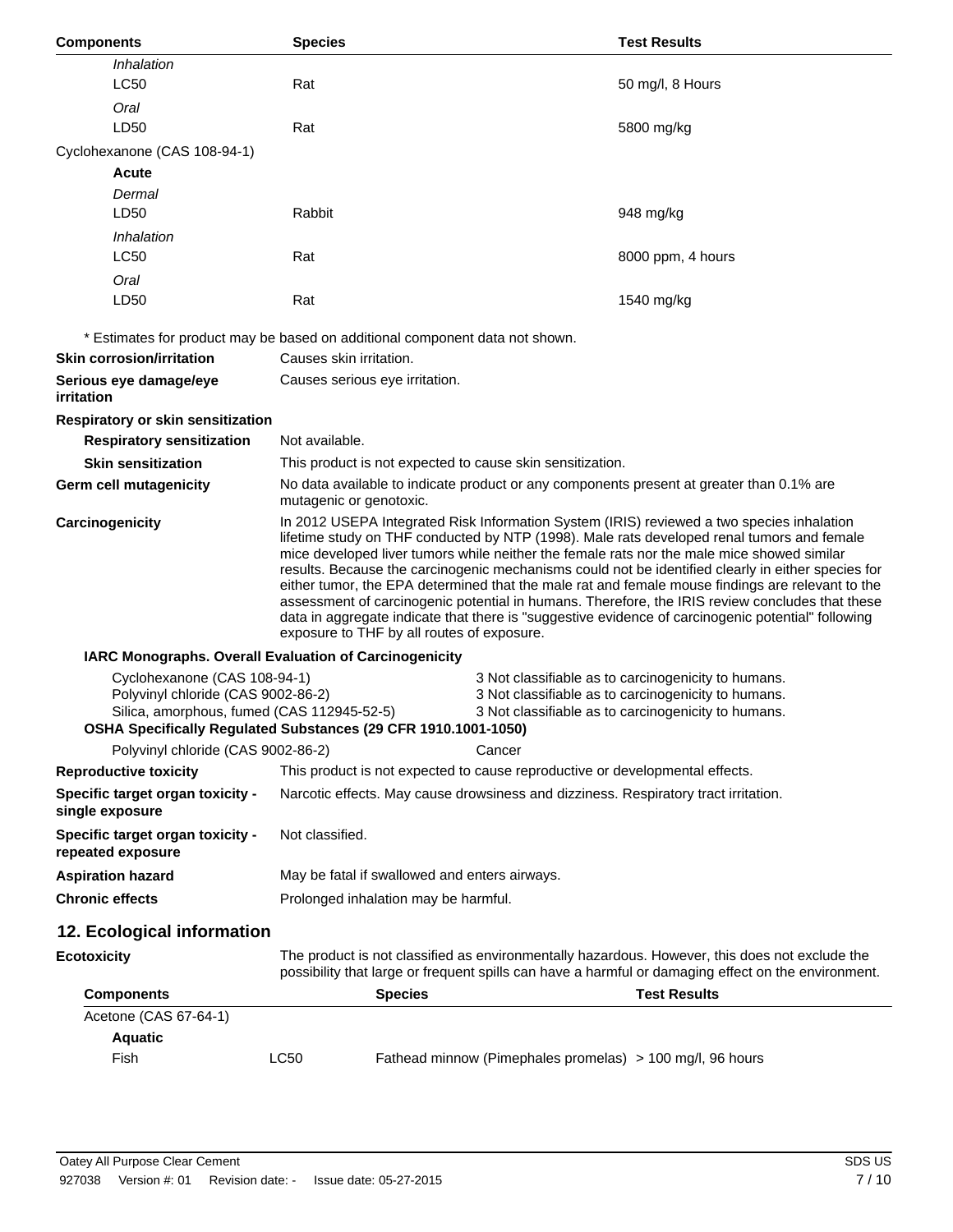| <b>Components</b>                                                            |                                                                                                                                                                                                                        | <b>Species</b>                                                                                                                                                                                                                                                                                                                                                                                                               | <b>Test Results</b>                                           |  |  |
|------------------------------------------------------------------------------|------------------------------------------------------------------------------------------------------------------------------------------------------------------------------------------------------------------------|------------------------------------------------------------------------------------------------------------------------------------------------------------------------------------------------------------------------------------------------------------------------------------------------------------------------------------------------------------------------------------------------------------------------------|---------------------------------------------------------------|--|--|
| Cyclohexanone (CAS 108-94-1)                                                 |                                                                                                                                                                                                                        |                                                                                                                                                                                                                                                                                                                                                                                                                              |                                                               |  |  |
| <b>Aquatic</b>                                                               |                                                                                                                                                                                                                        |                                                                                                                                                                                                                                                                                                                                                                                                                              |                                                               |  |  |
| Fish                                                                         | LC50                                                                                                                                                                                                                   |                                                                                                                                                                                                                                                                                                                                                                                                                              | Fathead minnow (Pimephales promelas) 481 - 578 mg/l, 96 hours |  |  |
| * Estimates for product may be based on additional component data not shown. |                                                                                                                                                                                                                        |                                                                                                                                                                                                                                                                                                                                                                                                                              |                                                               |  |  |
| <b>Persistence and degradability</b>                                         |                                                                                                                                                                                                                        | No data is available on the degradability of this product.                                                                                                                                                                                                                                                                                                                                                                   |                                                               |  |  |
| <b>Bioaccumulative potential</b>                                             | No data available.                                                                                                                                                                                                     |                                                                                                                                                                                                                                                                                                                                                                                                                              |                                                               |  |  |
| Partition coefficient n-octanol / water (log Kow)                            |                                                                                                                                                                                                                        | $-0.24$                                                                                                                                                                                                                                                                                                                                                                                                                      |                                                               |  |  |
| Acetone (CAS 67-64-1)<br>Cyclohexanone (CAS 108-94-1)                        |                                                                                                                                                                                                                        | 0.81                                                                                                                                                                                                                                                                                                                                                                                                                         |                                                               |  |  |
| Furan, Tetrahydro- (CAS 109-99-9)                                            |                                                                                                                                                                                                                        | 0.46                                                                                                                                                                                                                                                                                                                                                                                                                         |                                                               |  |  |
| Methyl ethyl ketone (CAS 78-93-3)                                            |                                                                                                                                                                                                                        | 0.29                                                                                                                                                                                                                                                                                                                                                                                                                         |                                                               |  |  |
| <b>Mobility in soil</b>                                                      | No data available.                                                                                                                                                                                                     |                                                                                                                                                                                                                                                                                                                                                                                                                              |                                                               |  |  |
| Other adverse effects                                                        |                                                                                                                                                                                                                        | No other adverse environmental effects (e.g. ozone depletion, photochemical ozone creation<br>potential, endocrine disruption, global warming potential) are expected from this component.                                                                                                                                                                                                                                   |                                                               |  |  |
| 13. Disposal considerations                                                  |                                                                                                                                                                                                                        |                                                                                                                                                                                                                                                                                                                                                                                                                              |                                                               |  |  |
| <b>Disposal instructions</b>                                                 |                                                                                                                                                                                                                        | Collect and reclaim or dispose in sealed containers at licensed waste disposal site. This material<br>and its container must be disposed of as hazardous waste. Do not allow this material to drain into<br>sewers/water supplies. Do not contaminate ponds, waterways or ditches with chemical or used<br>container. Dispose of contents/container in accordance with local/regional/national/international<br>regulations. |                                                               |  |  |
| <b>Local disposal regulations</b>                                            |                                                                                                                                                                                                                        | Dispose in accordance with all applicable regulations.                                                                                                                                                                                                                                                                                                                                                                       |                                                               |  |  |
| Hazardous waste code                                                         |                                                                                                                                                                                                                        | The waste code should be assigned in discussion between the user, the producer and the waste<br>disposal company.                                                                                                                                                                                                                                                                                                            |                                                               |  |  |
| Waste from residues / unused<br>products                                     | Dispose of in accordance with local regulations. Empty containers or liners may retain some<br>product residues. This material and its container must be disposed of in a safe manner (see:<br>Disposal instructions). |                                                                                                                                                                                                                                                                                                                                                                                                                              |                                                               |  |  |
| <b>Contaminated packaging</b>                                                | Empty containers should be taken to an approved waste handling site for recycling or disposal.<br>Since emptied containers may retain product residue, follow label warnings even after container is<br>emptied.       |                                                                                                                                                                                                                                                                                                                                                                                                                              |                                                               |  |  |
| 14. Transport information                                                    |                                                                                                                                                                                                                        |                                                                                                                                                                                                                                                                                                                                                                                                                              |                                                               |  |  |
| <b>DOT</b>                                                                   |                                                                                                                                                                                                                        |                                                                                                                                                                                                                                                                                                                                                                                                                              |                                                               |  |  |
| <b>UN number</b>                                                             | UN1133                                                                                                                                                                                                                 |                                                                                                                                                                                                                                                                                                                                                                                                                              |                                                               |  |  |
| UN proper shipping name                                                      | Adhesives                                                                                                                                                                                                              |                                                                                                                                                                                                                                                                                                                                                                                                                              |                                                               |  |  |
| <b>Transport hazard class(es)</b>                                            |                                                                                                                                                                                                                        |                                                                                                                                                                                                                                                                                                                                                                                                                              |                                                               |  |  |
| <b>Class</b>                                                                 | 3                                                                                                                                                                                                                      |                                                                                                                                                                                                                                                                                                                                                                                                                              |                                                               |  |  |
| <b>Subsidiary risk</b>                                                       |                                                                                                                                                                                                                        |                                                                                                                                                                                                                                                                                                                                                                                                                              |                                                               |  |  |
| Label(s)                                                                     |                                                                                                                                                                                                                        | 3                                                                                                                                                                                                                                                                                                                                                                                                                            |                                                               |  |  |
| <b>Packing group</b>                                                         | Ш                                                                                                                                                                                                                      |                                                                                                                                                                                                                                                                                                                                                                                                                              |                                                               |  |  |
| <b>Special provisions</b>                                                    |                                                                                                                                                                                                                        | Special precautions for user Read safety instructions, SDS and emergency procedures before handling.<br>149, B52, IB2, T4, TP1, TP8                                                                                                                                                                                                                                                                                          |                                                               |  |  |
| <b>Packaging exceptions</b>                                                  | 150                                                                                                                                                                                                                    |                                                                                                                                                                                                                                                                                                                                                                                                                              |                                                               |  |  |
| Packaging non bulk                                                           | 173                                                                                                                                                                                                                    |                                                                                                                                                                                                                                                                                                                                                                                                                              |                                                               |  |  |
| <b>Packaging bulk</b>                                                        | 242                                                                                                                                                                                                                    |                                                                                                                                                                                                                                                                                                                                                                                                                              |                                                               |  |  |
| <b>IATA</b>                                                                  |                                                                                                                                                                                                                        |                                                                                                                                                                                                                                                                                                                                                                                                                              |                                                               |  |  |

| <b>Packaging buik</b>        | 24 Z                                                                                                 |
|------------------------------|------------------------------------------------------------------------------------------------------|
| <b>IATA</b>                  |                                                                                                      |
| UN number                    | UN1133                                                                                               |
| UN proper shipping name      | Adhesives                                                                                            |
| Transport hazard class(es)   |                                                                                                      |
| <b>Class</b>                 | 3                                                                                                    |
| <b>Subsidiary risk</b>       |                                                                                                      |
| Packing group                | Ш                                                                                                    |
| <b>Environmental hazards</b> | No.                                                                                                  |
| <b>ERG Code</b>              | 3L                                                                                                   |
|                              | Special precautions for user Read safety instructions, SDS and emergency procedures before handling. |
| <b>IMDG</b>                  |                                                                                                      |
| l IN numher                  | HN1133                                                                                               |

## **UN number** UN1133<br> **UN proper shipping name** ADHESIVES **UN proper shipping name** Oatey All Purpose Clear Cement SDS US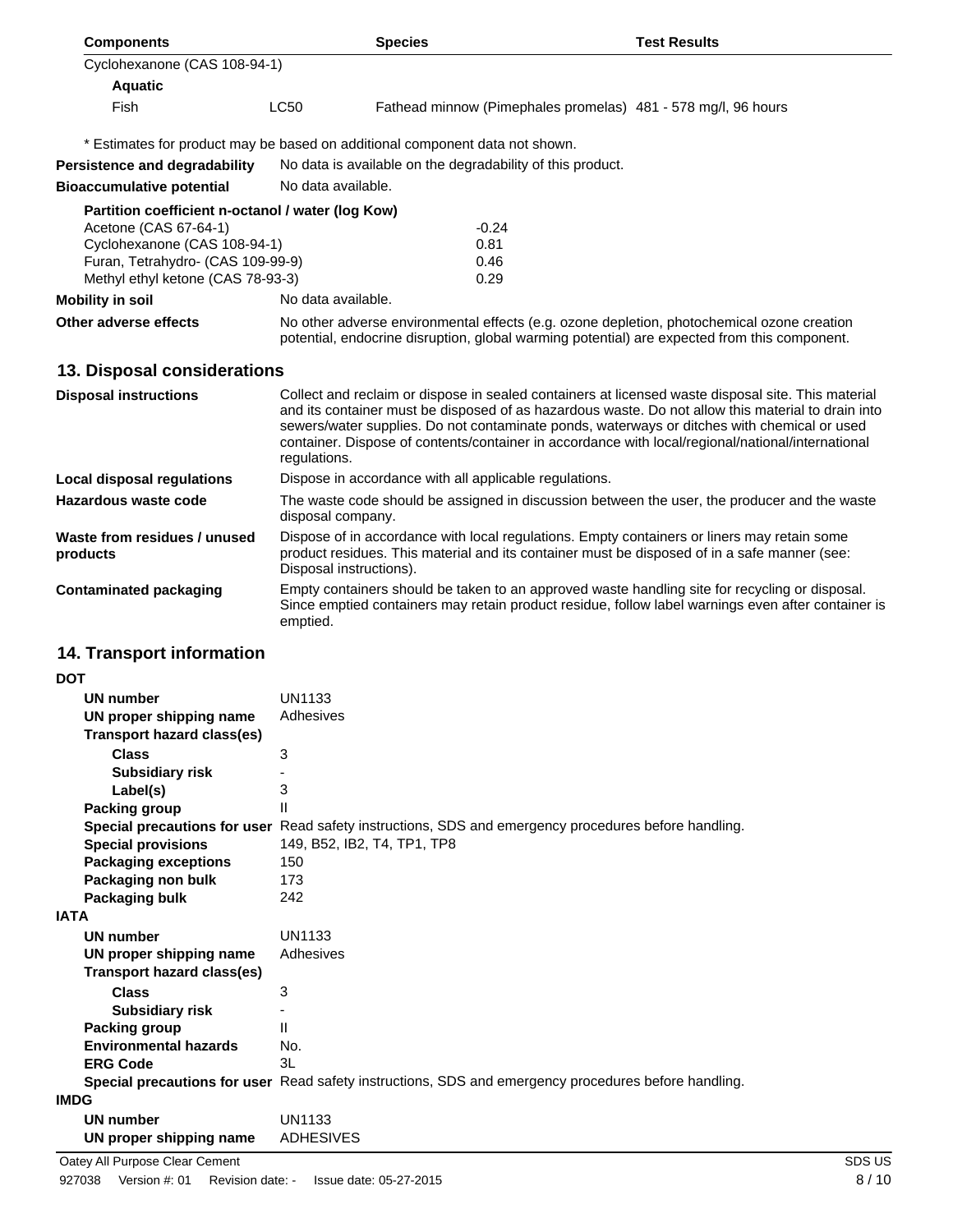| Transport hazard class(es)<br><b>Class</b><br><b>Subsidiary risk</b><br><b>Packing group</b><br><b>Environmental hazards</b><br><b>Marine pollutant</b><br>EmS<br>Transport in bulk according to<br>Annex II of MARPOL 73/78 and<br>the IBC Code | 3<br>L.<br>$\mathbf{H}$<br>No.<br>F-E, S-D<br>Not available.                                                                    | Special precautions for user Read safety instructions, SDS and emergency procedures before handling.           |
|--------------------------------------------------------------------------------------------------------------------------------------------------------------------------------------------------------------------------------------------------|---------------------------------------------------------------------------------------------------------------------------------|----------------------------------------------------------------------------------------------------------------|
| 15. Regulatory information                                                                                                                                                                                                                       |                                                                                                                                 |                                                                                                                |
| <b>US federal regulations</b>                                                                                                                                                                                                                    | Standard, 29 CFR 1910.1200.<br>All components are on the U.S. EPA TSCA Inventory List.                                          | This product is a "Hazardous Chemical" as defined by the OSHA Hazard Communication                             |
| Not regulated.<br>Polyvinyl chloride (CAS 9002-86-2)                                                                                                                                                                                             | TSCA Section 12(b) Export Notification (40 CFR 707, Subpt. D)<br>OSHA Specifically Regulated Substances (29 CFR 1910.1001-1050) | Cancer<br>Central nervous system<br>Liver                                                                      |
| <b>CERCLA Hazardous Substance List (40 CFR 302.4)</b>                                                                                                                                                                                            |                                                                                                                                 | <b>Blood</b><br>Flammability                                                                                   |
| Acetone (CAS 67-64-1)<br>Cyclohexanone (CAS 108-94-1)<br>Furan, Tetrahydro- (CAS 109-99-9)<br>Methyl ethyl ketone (CAS 78-93-3)                                                                                                                  |                                                                                                                                 | <b>LISTED</b><br><b>LISTED</b><br><b>LISTED</b><br><b>LISTED</b>                                               |
| Superfund Amendments and Reauthorization Act of 1986 (SARA)                                                                                                                                                                                      |                                                                                                                                 |                                                                                                                |
| <b>Hazard categories</b>                                                                                                                                                                                                                         | Immediate Hazard - Yes<br>Delayed Hazard - No<br>Fire Hazard - Yes<br>Pressure Hazard - No<br>Reactivity Hazard - No            |                                                                                                                |
|                                                                                                                                                                                                                                                  |                                                                                                                                 |                                                                                                                |
| SARA 302 Extremely hazardous substance                                                                                                                                                                                                           |                                                                                                                                 |                                                                                                                |
| Not listed.                                                                                                                                                                                                                                      |                                                                                                                                 |                                                                                                                |
| SARA 311/312 Hazardous<br>chemical                                                                                                                                                                                                               | No                                                                                                                              |                                                                                                                |
| SARA 313 (TRI reporting)<br>Not regulated.                                                                                                                                                                                                       |                                                                                                                                 |                                                                                                                |
| Other federal regulations                                                                                                                                                                                                                        |                                                                                                                                 |                                                                                                                |
|                                                                                                                                                                                                                                                  | Clean Air Act (CAA) Section 112 Hazardous Air Pollutants (HAPs) List                                                            |                                                                                                                |
| Not regulated.                                                                                                                                                                                                                                   | Clean Air Act (CAA) Section 112(r) Accidental Release Prevention (40 CFR 68.130)                                                |                                                                                                                |
| Not regulated.<br><b>Safe Drinking Water Act</b><br>(SDWA)                                                                                                                                                                                       | Not regulated.                                                                                                                  |                                                                                                                |
| <b>Chemical Code Number</b>                                                                                                                                                                                                                      |                                                                                                                                 | Drug Enforcement Administration (DEA). List 2, Essential Chemicals (21 CFR 1310.02(b) and 1310.04(f)(2) and    |
| Acetone (CAS 67-64-1)<br>Methyl ethyl ketone (CAS 78-93-3)                                                                                                                                                                                       |                                                                                                                                 | 6532<br>6714<br>Drug Enforcement Administration (DEA). List 1 & 2 Exempt Chemical Mixtures (21 CFR 1310.12(c)) |
| Acetone (CAS 67-64-1)                                                                                                                                                                                                                            |                                                                                                                                 | 35 %WV                                                                                                         |
| Methyl ethyl ketone (CAS 78-93-3)<br><b>DEA Exempt Chemical Mixtures Code Number</b>                                                                                                                                                             |                                                                                                                                 | 35 %WV                                                                                                         |